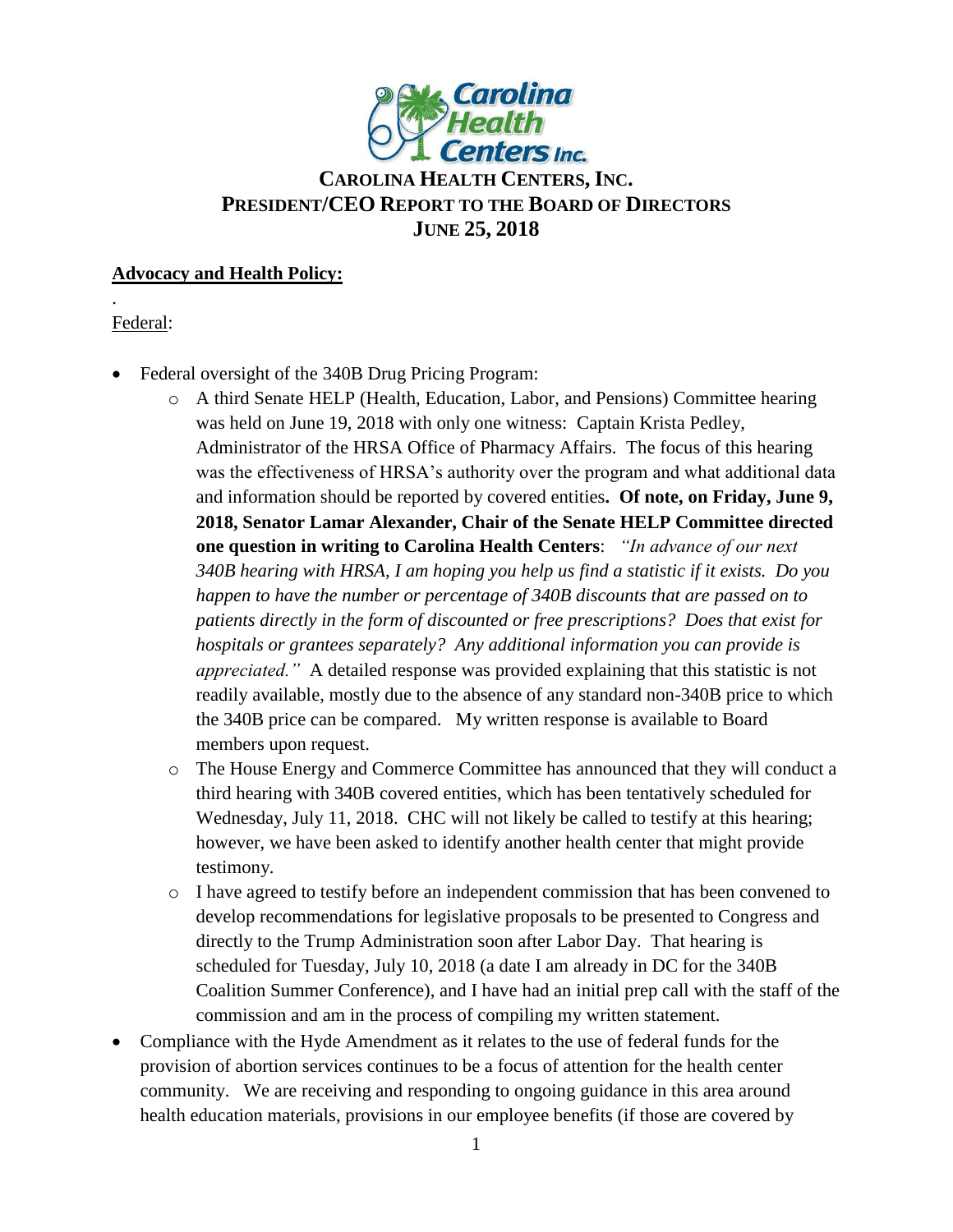federal funds), as well as various interpretations of what may be considered a violation in the patient/provider discussion of family planning options.

### State:

- A regulatory issue has surfaces at the state level that could negatively impact CHC's ability to continue providing the delivery of prescriptions to our outlying medical locations where they are then picked up by CHC patients. The Labor and Licensing Board has adopted a new interpretation that once a prescription is dispensed from a central pharmacy and sent to a satellite location for pick up, unless it remains in the "possession" of pharmacy staff at the satellite location, the satellite site is acting as an "agent of the patient" and therefore, a drug cannot be returned to stock if not picked up with a patient. This could result in excessive losses for CHC, negatively impacting the financial viability of our site delivery model. At this month's meeting of the Pharmacy Oversight Committee, we discussed several operational solutions; however, we will be also be compiling data as to the potential impact on our patients in anticipation of taking this issue up with our General Assembly.
- A second issue related to 340B pharmacy has surfaced which will be discussed in Executive Session with a request that Brooke Holloway be permitted to attend I her role as Corporate Compliance Officer.

### **CHC Staff and Leadership Development Activities:**

- In the wake of Dr. Chuck Whitley's departure, we have implemented a shared leadership model for the Department o Pediatrics with Dr. Juan Bonetti at TCC serving Director of Pediatrics and Dr. Ashley Jenkins at Hometown Pediatrics serving as Associate Director. We believe this will promote more cohesiveness and standardization across the two practices and support future expansion of pediatric services.
- Monthly senior leadership team meeting is scheduled for Thursday, June  $28<sup>th</sup>$ .

## **Strategic and Operational Activities**

- Department of Pharmacy:
	- o RFP for independent audit of the pharmacy has closed and have selected Atria to conduct our first independent audit of our pharmacy program. The on-site component of the audit is scheduled for the week of August  $6<sup>th</sup>$  and a report will be provided to the board once the auditor's report is finalized.
	- $\circ$  Onboarding of our first contract pharmacy Curant is ongoing and will continue with a presentation at the upcoming quarterly meeting of the medical staff on July  $12^{th}$ .
	- o Continuing to evaluate pharmacy expansion possibilities in Laurens County with GHS/Laurens County Hospital leadership expressing interest in a collaborative approach.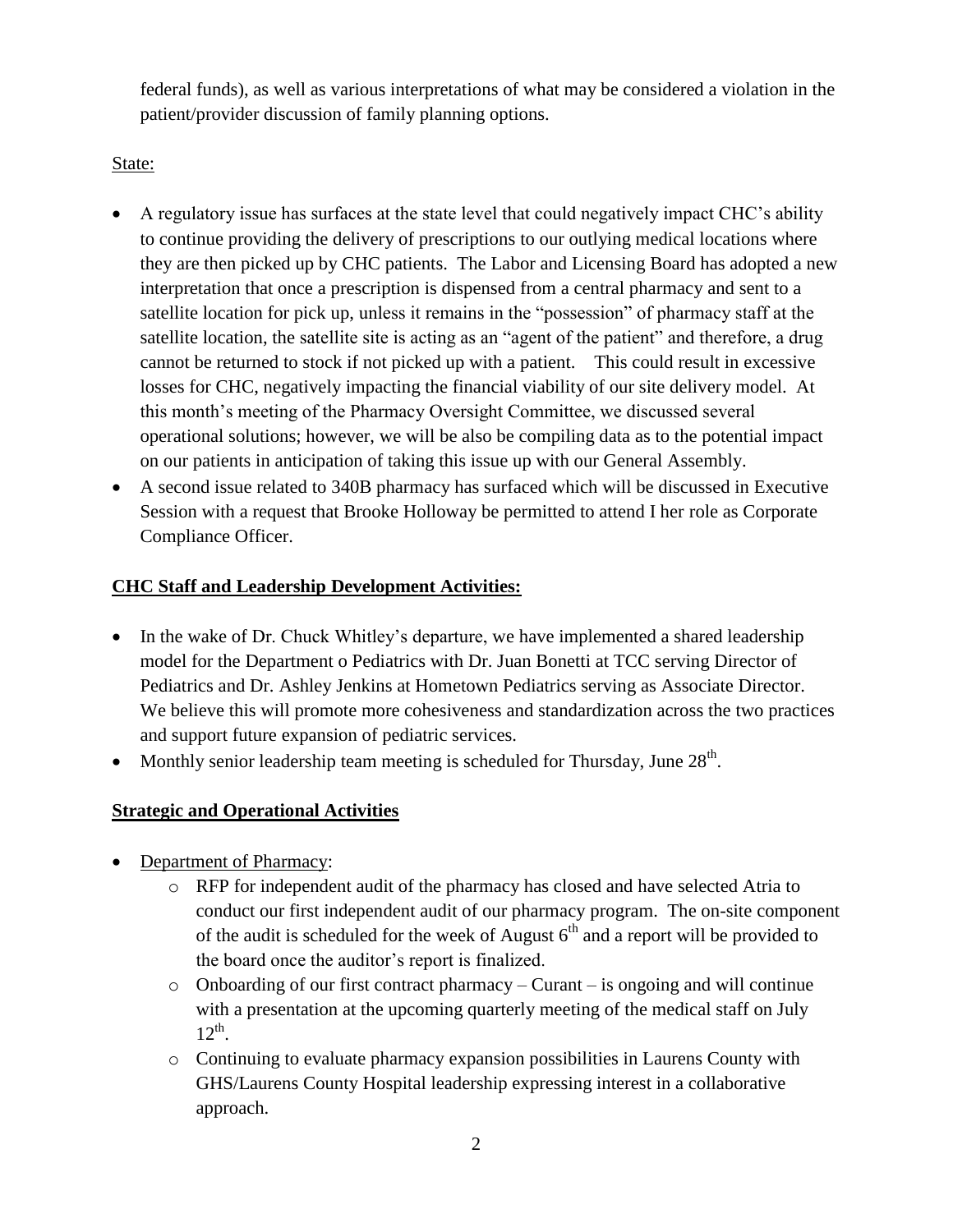- o Interview conducted with primary care pharmacist candidate and offer letter is pending his confirmation of interest.
- Department of Family Medicine:
	- o Nothing specific to report.
- Department of Pediatrics:
	- o We have a signed letter of intent with Dr. Shelly Brigman, a developmental pediatrician who will be joining the staff at TCC on or before October 1, 2018 with a planned 80/20 between general pediatrics and developmental pediatrics. We already have patients requesting transfer or copying of the records to TCC so that they can continue with Dr. Brigman as their developmental specialist.
- Behavioral Health:
	- o The Beckman position to serve McCormick and Abbeville has been filled which means we are currently fully staffed for our approved behavioral health positions.
- CIMS:
	- o Continuing to serve as the Chair of the Managing Partners for CIMS, though my term ends in January and I am not eligible for re-election to the Managing Partners Board until I have rotated off for at least 1-year.
	- o CIMS Mid-Year Partners meeting is scheduled for July 29-31, 2018. This meeting will be attended by CEO, CFO, CMO and Director of Quality and Population Health.

### **Consulting:**

- Consulting engagements completed and billed during the month:
	- o 340B Summit for the Rhode Island and Connecticut conducted on June 5, 2018 in Mystic CT.
		- $\blacksquare$  Billed and collected = \$2,500 fee plus travel expenses.
	- o 340B Summit for the Alaska Primary Care Association conducted on June 12, 2018 in Anchorage, AK.
		- $\blacksquare$  Billed and pending = \$3,000 fee plus expenses.
- Consulting engagements in process:
	- o Currently working under contract with 340B Health the coordinating structure for the National 340B Coalition –to plan and organize health center specific programming for the upcoming 2018 340B Coalition Summer Conference to be held July 19-22, 2018.
		- Work completed to date: polled health center 340B network re topics of interest, developed descriptions, objectives, and content outlines for two CHC Expert Sessions, identified and secured speakers, conducted prep call with panel of speakers for both session.
		- Work in progress: coordination or all speaker presentation materials for two CHC Expert Sessions and coordination of session during conference.
		- Billed for the month of May: 17 hours  $\omega$  \$125 per hour = \$2,125
		- Estimated billing for month of June: 20 hours  $\omega$  \$125 per hour = \$2,500